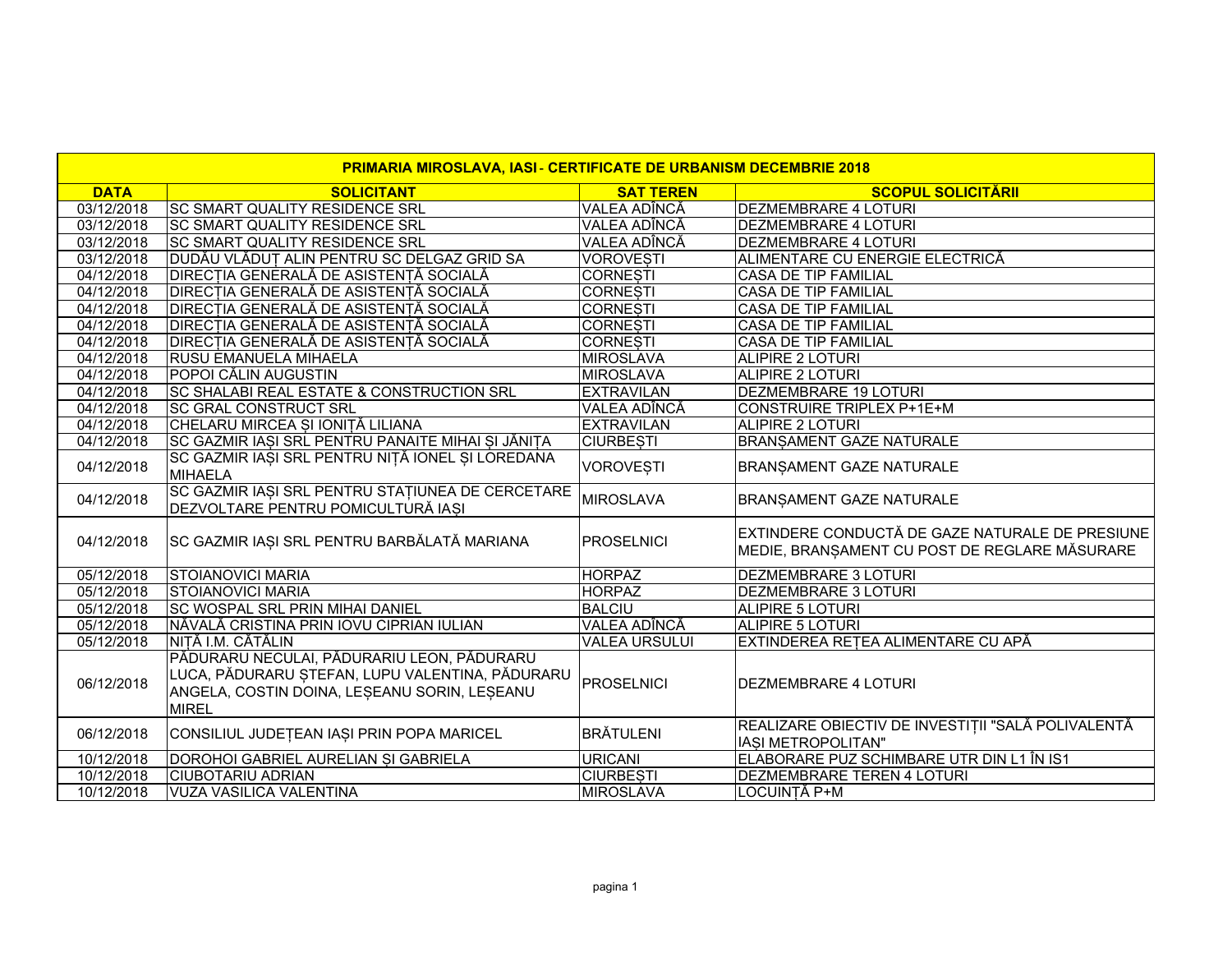| 10/12/2018 | BARBACARU MARIA, DUMITRASC ANDI CONSTANTIN      | <b>EXTRAVILAN</b>    | <b>DEZMEMBRARE TEREN 4 LOTURI</b>                               |
|------------|-------------------------------------------------|----------------------|-----------------------------------------------------------------|
| 10/12/2018 | <b>SC SUN RESIDENCE SRL</b>                     | VALEA ADÎNCĂ         | <b>ALIPIRE TEREN</b>                                            |
| 10/12/2018 | DĂRĂBĂNEANU GEORGETA                            | <b>HORPAZ</b>        | <b>DEZMEMBRARE TEREN 2 LOTURI</b>                               |
| 10/12/2018 | PÎNTEA FLORIN                                   | VALEA ADÎNCĂ         | INTRARE ÎN LEGALITATE LOCUINȚĂ P+M                              |
| 10/12/2018 | <b>GAVRIL STEFAN MIHAI</b>                      | <b>MIROSLAVA</b>     | EXTINDERE RETEA GAZE NATURALE SI BRANSAMENT                     |
| 10/12/2018 | <b>BUTNARU ION SI VIOLETA</b>                   | <b>CIURBESTI</b>     | <b>BRANSAMENT GAZE NATURALE</b>                                 |
| 10/12/2018 | <b>RUSU VASILE</b>                              | <b>VOROVESTI</b>     | <b>BRANSAMENT GAZE NATURALE</b>                                 |
| 10/12/2018 | <b>MURARIU MARIA</b>                            | <b>VOROVESTI</b>     | <b>BRANSAMENT GAZE NATURALE</b>                                 |
| 11/12/2018 | <b>COMUNA MIROSLAVA</b>                         | <b>MIROSLAVA</b>     | EXTINDERE ȘI MODERNIZARE GIMNAZIALĂ C.LANGA<br><b>MIROSLAVA</b> |
| 11/12/2018 | PFA GUZGĂ GELU                                  | MIROSLAVA            | DOUĂ LOCUINTE DUPLEX P                                          |
| 11/12/2018 | PFA GUZGĂ GELU                                  | MIROSLAVA            | DOUĂ LOCUINTE DUPLEX P                                          |
| 11/12/2018 | PFA GUZGĂ GELU                                  | <b>MIROSLAVA</b>     | DOUĂ LOCUINȚE DUPLEX P                                          |
| 11/12/2018 | <b>PFA GUZGĂ GELU</b>                           | <b>MIROSLAVA</b>     | DOUĂ LOCUINȚE P                                                 |
| 11/12/2018 | <b>PFA GUZGĂ GELU</b>                           | <b>MIROSLAVA</b>     | LOCUINTĂ DUPLEX                                                 |
| 11/12/2018 | <b>PFA GUZGĂ GELU</b>                           | <b>MIROSLAVA</b>     | LOCUINȚĂ DUPLEX P                                               |
| 11/12/2018 | PFA GUZGĂ GELU                                  | <b>MIROSLAVA</b>     | LOCUINTĂ DUPLEX P                                               |
| 11/12/2018 | <b>PFA GUZGĂ GELU</b>                           | <b>MIROSLAVA</b>     | DOUĂ LOCUINTE DUPLEX P                                          |
| 11/12/2018 | <b>SC CONSTRUCTII BOICU SRL</b>                 | <b>HORPAZ</b>        | <b>LOCUINTĂ P</b>                                               |
| 11/12/2018 | <b>SC CONSTRUCTII BOICU SRL</b>                 | <b>HORPAZ</b>        | <b>LOCUINTĂ P</b>                                               |
| 11/12/2018 | <b>SC CONSTRUCTII BOICU SRL</b>                 | <b>HORPAZ</b>        | LOCUINTĂ P                                                      |
| 11/12/2018 | AJIDAUCEI CONSTANTIN                            | <b>CORNESTI</b>      | LOCUINȚĂ P                                                      |
| 11/12/2018 | <b>SC ANDROCOSMIN LEMN SRL</b>                  | <b>VALEA URSULUI</b> | LOCUINTĂ P+E                                                    |
| 12/12/2018 | <b>COMUNA MIROSLAVA</b>                         | <b>BRÄTULENI</b>     | ELABORARE PUZ ZONĂ INDUSTRIALĂ                                  |
| 12/12/2018 | <b>COMUNA MIROSLAVA</b>                         | <b>BRĂTULENI</b>     | RETEA ELECTRICĂ PARC INDUSTRIAL 2 MIROSLAVA                     |
| 12/12/2018 | <b>COMUNA MIROSLAVA</b>                         | <b>URICANI</b>       | CENTRU PT PERSOANE CU DIZABILITĂȚI                              |
| 12/12/2018 | <b>SC LOREDA PLUS SRL</b>                       | <b>MIROSLAVA</b>     | ELABORARE PUZ LOCUINTE COLECTIVE                                |
| 12/12/2018 | <b>SC LOREDA PLUS SRL</b>                       | <b>MIROSLAVA</b>     | ELABORARE PUZ LOCUINTE COLECTIVE                                |
| 12/12/2018 | <b>BOCA GHEORGHE SI MARIA</b>                   | VALEA ADÎNCĂ         | LOCUINTĂ P+M                                                    |
| 12/12/2018 | HEREMCIUC ALEXANDRU GABRIEL ȘI DANIELA CRISTINA | VALEA ADÎNCĂ         | LOCUINȚĂ P+M                                                    |
| 12/12/2018 | TĂNASĂ DRAGOS IONUȚ SI GIANINA MIHAELA          | VALEA ADÎNCĂ         | DOUĂ LOCUINȚE P+E                                               |
| 12/12/2018 | SC FLORI DESIGN CONSTRUCT SRL                   | VALEA ADÎNCĂ         | <b>PUZ LOCUINTE COLECTIVE</b>                                   |
| 12/12/2018 | <b>ONISEI IONEL MARIUS</b>                      | VALEA ADÎNCĂ         | DOUĂ LOCUINȚE DUPLEX P+E+M                                      |
| 12/12/2018 | ROTARU MIHAI SI ELENA                           | VALEA ADÎNCĂ         | LOCUINTĂ P+M                                                    |
| 12/12/2018 | BACIU STEFAN SI MARIA CRISTINA                  | <b>HORPAZ</b>        | LOCUINȚĂ P                                                      |
| 12/12/2018 | <b>SC STAVARACHE CONSTRUCT SRL</b>              | <b>HORPAZ</b>        | <b>PUZ LOCUINTE COLECTIVE</b>                                   |
| 12/12/2018 | <b>IACOB REMUS LUIGY PETRONEL</b>               | <b>HORPAZ</b>        | <b>PUZ LOCUINTE COLECTIVE</b>                                   |
| 12/12/2018 | IRIMIA AUREL COSTEL SI LILIANA                  | <b>VALEA URSULUI</b> | <b>DEZMEMBRARE TEREN</b>                                        |